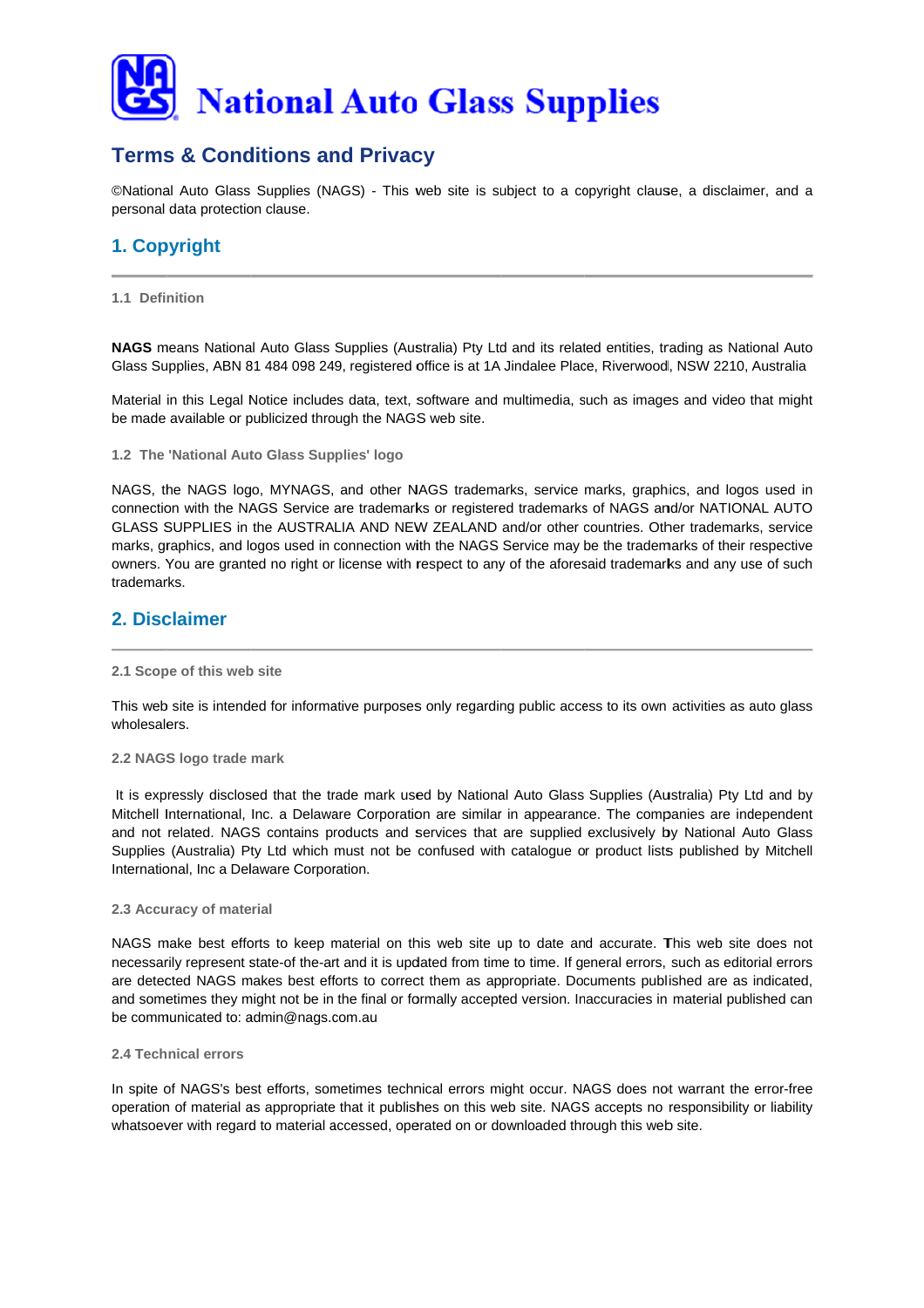

#### **2.5 Third party sources**

Third party sources are quoted as appropriate. NAGS is not responsible for the content of the external sources including external web sites accessed through its own. Users are urged to receive notice of the terms and conditions as well as data protection policies of such third party web sites.

#### **2.6 Links s**

This web site is linked to other web sites which are not under the control of and are not maintained by NAGS. NAGS is not responsible for the content of those sites. NAGS is providing these links to you only as an advertisement, convenience, and the inclusion of any link to such sites does not imply endorsement by NAGS of those sites. NAGS reserves the right to add or remove links to other web sites at its sole discretion.

#### **2.7 Use of material**

Neither NAGS nor any person acting on its behalf is responsible for the use that might be made of the information contained in this web site. NAGS assumes no responsibility with regard to the use of material available on this web site. Users act at their own risk when using material on this web site and they are hereby urged to take necessary precautions when evaluating the usefulness and applicability of this material for their intended purposes s.

# **3. Privacy**

Your privacy is important to us. To better protect your privacy, we provide this notice explaining our online information practices used at this NAGS site.

#### **3.1 GATHERING PERSONAL INFORMATION**

NAGS might gather some personal information specific to participating in marketing campaigns. The information requested may include contact and demographic information. Information you supply is voluntary and will relate to the relationship NAG has with you or your organization and will be only requested to the extent it is necessary to provide the services you have requested. NAGS may also log IP addresses and phone numbers to analyse trends, administer the site, track visitor movements, and gather broad demographic information for aggregate use; provided, that such use is for internal purposes of NAGS or its affiliates or partners only.

#### **3.2 USING PERSONAL INFORMATION**

If you do choose to give us personal information related to participating or not participating in marketing campaigns we will let you know how it will be used. For instance, we may use the data to make our services more relevant to you or to notify you of information and offers you may be interested in. You should be informed that when you sign-up or use any of our services we may use information about who you are, where and when you respond to NAGS promotions, where your wireless device is located, and how you use our network, or other information as described in this Policy.

#### **3.3 SHARING PERSONAL INFORMATION**

NAGS may share aggregated, non-personal, non-individual information collectively with its marketing partners for research purposes only. We will not share individual information regarding transactions or participation in promotional programs with any third party. We will not sell or disclose your personal information to third parties without your consent or as otherwise provided in this Policy.